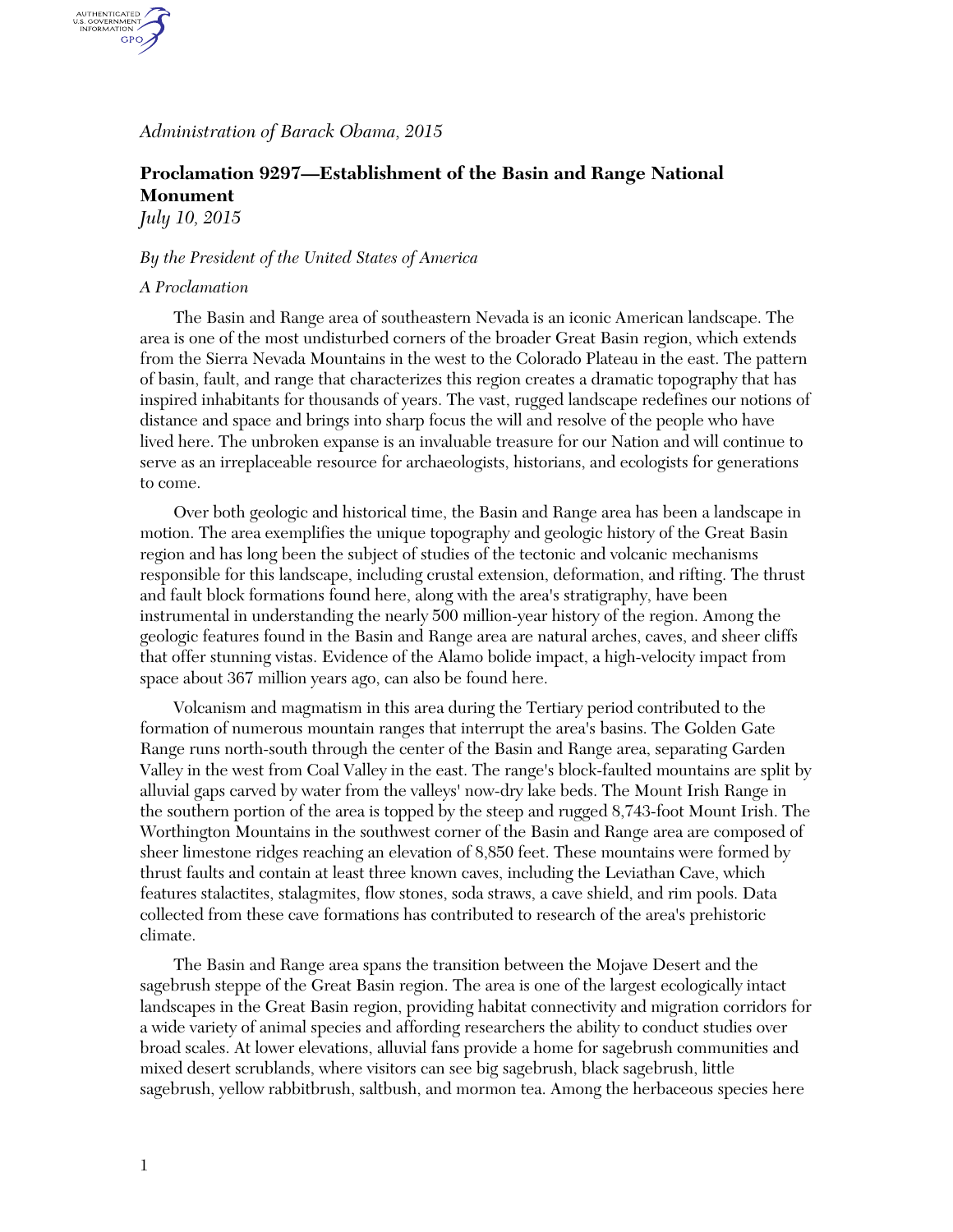are Indian ricegrass, Sandberg bluegrass, needlegrass, and needle and thread. Pockets of native grasslands can be found in Coal Valley, and the Basin and Range area is home to the endemic White River catseye. A more arid ecosystem can also be found in some of the lowest elevations, where cholla, spinystar, Engelmann's hedgehog cactus, Mojave kingcup cactus, tulip pricklypear, grizzlybear pricklypear, Blaine fishhook cactus, and other cactus species dominate. At middle elevations, sagebrush gives way to singleleaf pinyon, Utah juniper, curl-leaf mountain mahogany, quaking aspen, and other conifers, along with Idaho fescue and bluebunch wheatgrass. At higher elevations, ponderosa and limber pines become more common. Bristlecone pines over 2,000 years old stand sentinel in the high peaks of the Worthington Mountains.

The area provides important habitat for game species including desert bighorn sheep, mule deer, Rocky Mountain elk, and pronghorn. Other mammal species, including mountain lion, bobcat, kit fox, cottontail rabbit, pygmy rabbit, black-tailed jackrabbit, pale kangaroo mouse, and dark kangaroo mouse, also make their homes here. Many bat species reside in the Basin and Range area's caves and use its lowlands for foraging. The area provides habitat for lizards such as the greater short-horned lizard, desert spiny lizard, yellow-backed spiny lizard, Great Basin collared lizard, common zebra-tailed lizard, long-nosed leopard lizard, Great Basin fence lizard, northern sagebrush lizard, common side-blotched lizard, desert horned lizard, Great Basin skink, and Great Basin whiptail, and likely habitat for gila monsters. Snakes including the desert nightsnake, Great Basin rattlesnake, long-nosed snake, Sonoran mountain kingsnake, striped whipsnake, ringneck snake, gopher snake, and western terrestrial garter snake also make their home in this area. Great Basin spadefoot toads, western toads, and Baja California treefrogs can also be found in the area.

A number of bird species grace the landscape. These include game species such as the chukar, Gambel's quail, and a variety of dove and pigeon species. The dry basins provide habitat for sage thrasher, Brewer's sparrow, and western burrowing owl. Numerous bird species inhabit the Worthington Mountains, including pinyon jay, Clark's nutcracker, mountain bluebird, loggerhead shrike, and green-tailed towhee, along with raptors including golden eagles, Cooper's hawks, and ferruginous hawks.

The land tells the story of a rich cultural tradition. From the earliest human inhabitants 13,000 years ago, to miners and ranchers in the past century and a half, to a modern artist in recent decades, the area's residents have created and maintain notable legacies. The earliest Paleo-Indian inhabitants of the Basin and Range area exploited food sources along the shores of now-dry lakes. These nomadic people left important traces of their presence, including a rare obsidian Clovis point in the Coal Valley Water Gap and a succession of significant campsites and artifacts around the prehistoric Coal Valley Lake.

Starting about 8,000 years ago, a drier, warmer climate forced inhabitants to move beyond the lake beds to take advantage of the rock shelters, caves, and springs that dot the landscape. These people, from the Desert Archaic to the Fremont people about 1,500 years ago, to ancestors of the Western Shoshone and Southern Paiute Tribes about 1,000 years ago, used the land in accordance with seasonal changes in foraging and hunting resources. Similar to their Paleo-Indian predecessors, these cultural groups lacked intensive settlements in this area but left a rich archaeological record, including the excavated Civa Shelter II in the Golden Gate Range. Occupied first by the Fremont people about 1,400 years ago, the cave was later intermittently used by the Shoshone, who left a diverse set of artifacts, including worked bone, shell beads, seed processing equipment, animal remains, clay stockpiles, and over 100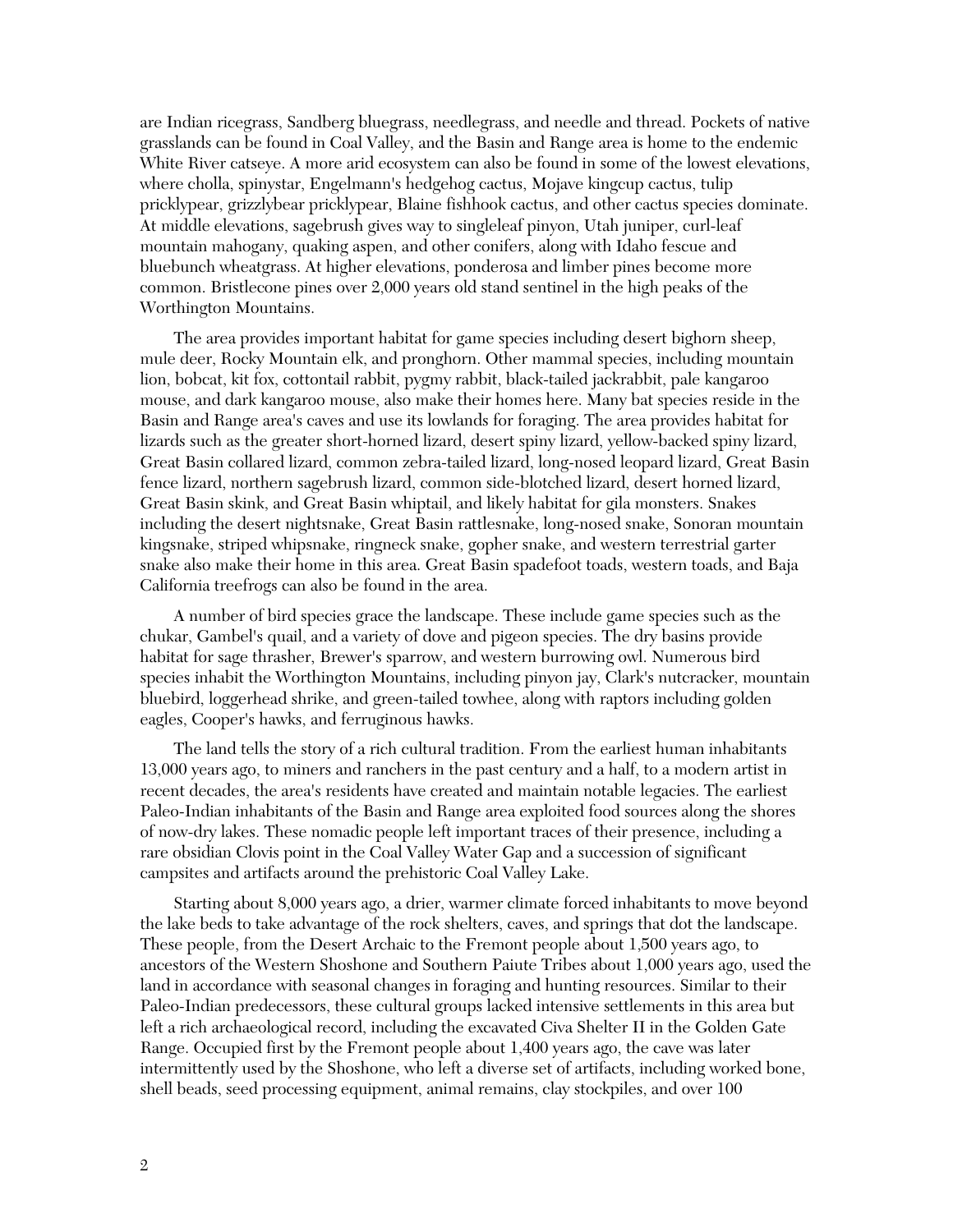projectile points, suggesting pronounced and extended use for hunting, gathering, and pottery making.

In the south and southeastern reaches of the Basin and Range area, early humans' stories are told at numerous petroglyph sites, including rock art in the White River Narrows Historic District, Mount Irish Archaeological Area, and the Shooting Gallery rock art site. Listed in the National Register of Historic Places, the White River Narrows Archaeological District represents one of the largest concentrations of prehistoric rock art in eastern Nevada and includes panels dating back 4,000 years and contains the northernmost known examples of the Pahranagat style of rock art. Both the Mount Irish Archaeological Site and the Shooting Gallery area are well known for bighorn sheep motifs, among other styles of rock art. Additionally, the rock features of the Shooting Gallery area may have been used by early inhabitants as hunting blinds. Much of the Basin and Range area has not been comprehensively studied for archaeological resources, though recent surveys suggest that additional resources may be found across the area. Protection of the area will therefore provide important opportunities for archaeologists and historians to further study and understand the evolving relationship between this unique landscape and its human inhabitants.

The Basin and Range area was mostly unknown to European-Americans until the 1820s, when explorers and fur trappers first visited, including Jedediah Smith, part-owner of the Rocky Mountain Fur Company and arguably the most famous of the "Mountain Men." Mormon settlers came to the area in the mid-19th century. About the same time, the explorer, politician, and military officer John C. Frémont traversed this area while surveying for a transcontinental railroad. Mining began in the area in the 1860s when, reportedly, Native Americans escorted prospectors out to ore veins in outcroppings in the north end of the Worthington Mountains. Here the miners established what was originally called the Worthington Mining District, and subsequently renamed the Freiberg Mining District. The silver, lead, zinc, copper, and tungsten deposits found there supported modest historical production. Head frames, mining cabins, and other structures associated with the region's mining history can be found in the Mount Irish area. Explorer and conservationist John Muir reported that he holed up in a canyon in the Golden Gate Range for a week in 1878. During the late 19th century, Basque and other ranchers brought sheep and cattle ranching into Garden Valley, and ranching remains to this day.

The location of a recent work of land art in the Basin and Range area reflects the rugged landscape and confirms its importance as a unique geologic area. The artist Michael Heizer chose the area for his work *City*, begun in 1972 and now nearing completion. Sitting on privately-held land in Garden Valley, *City* is one of the most ambitious examples of the distinctively American land art movement. Built into and out of the vast undeveloped expanse of Garden Valley, the work combines modern abstract architecture and engineering with ancient American aesthetic influences on a monumental scale, roughly the size of the National Mall, and evokes the architectural forms of ancient Mesoamerican ceremonial cities like Teotihuacán and Chichén Itzá. The presence of *City* in this stark and silent landscape provides the visitor a distinctive lens through which to experience and interact with Garden Valley.

The protection of the Basin and Range area will preserve its cultural, prehistoric, and historic legacy and maintain its diverse array of natural and scientific resources, ensuring that the prehistoric, historic, and scientific values of this area remain for the benefit of all Americans.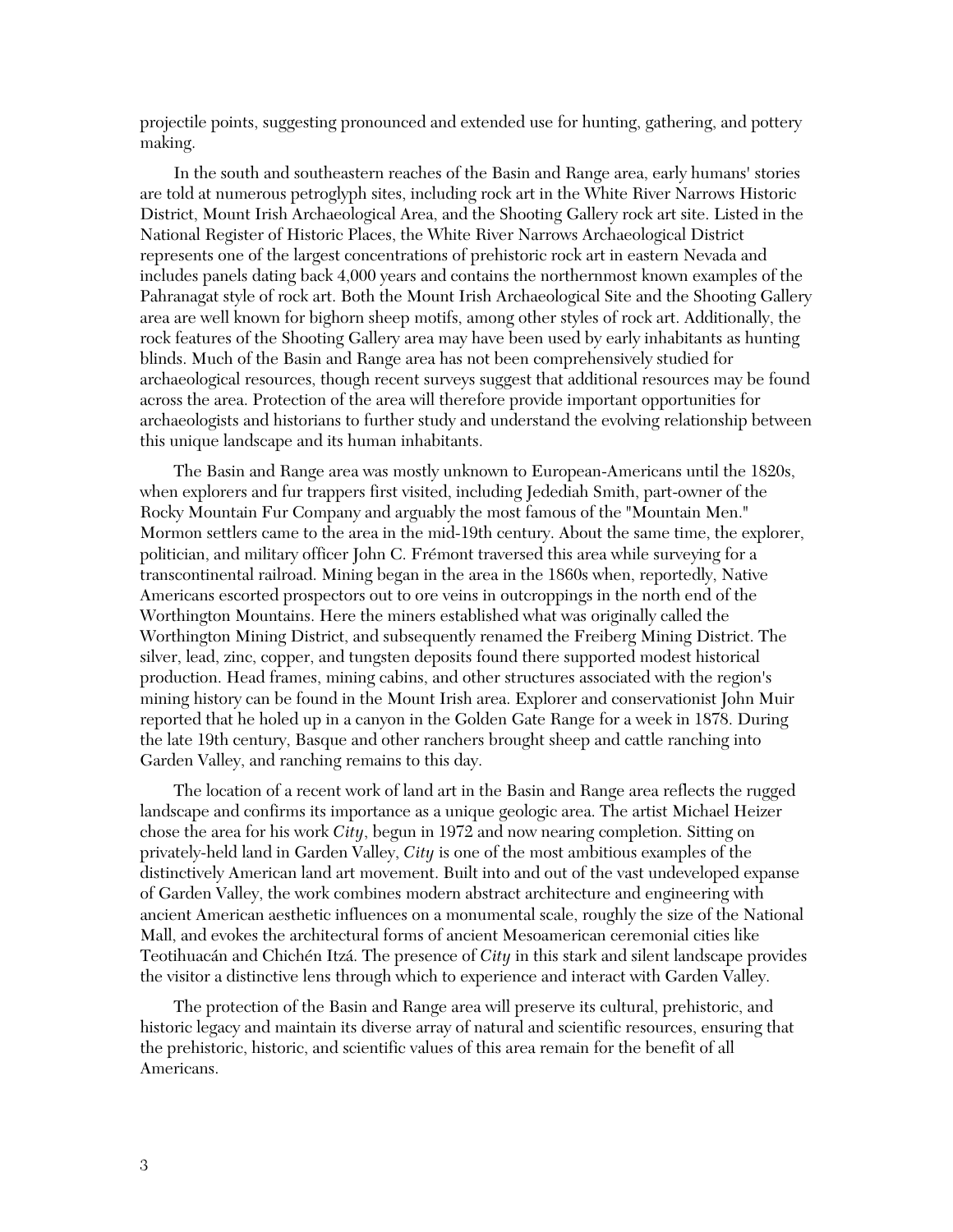*Whereas*, section 320301 of title 54, United States Code (known as the "Antiquities Act"), authorizes the President, in his discretion, to declare by public proclamation historic landmarks, historic and prehistoric structures, and other objects of historic or scientific interest that are situated upon the lands owned or controlled by the Federal Government to be national monuments, and to reserve as a part thereof parcels of land, the limits of which in all cases shall be confined to the smallest area compatible with the proper care and management of the objects to be protected;

*Whereas*, it is in the public interest to preserve the objects of scientific and historic interest on the Basin and Range lands;

*Now, Therefore, I, Barack Obama,* President of the United States of America, by the authority vested in me by section 320301 of title 54, United States Code, hereby proclaim the objects identified above that are situated upon lands and interests in lands owned or controlled by the Federal Government to be the Basin and Range National Monument (monument) and, for the purpose of protecting those objects, reserve as part thereof all lands and interests in lands owned or controlled by the Federal Government within the boundaries described on the accompanying map, which is attached to and forms a part of this proclamation. These reserved Federal lands and interests in lands encompass approximately 704,000 acres. The boundaries described on the accompanying map are confined to the smallest area compatible with the proper care and management of the objects to be protected.

All Federal lands and interests in lands within the boundaries of the monument are hereby appropriated and withdrawn from all forms of entry, location, selection, sale, or other disposition under the public land laws, from location, entry, and patent under the mining laws, and from disposition under all laws relating to mineral and geothermal leasing, other than by exchange that furthers the protective purposes of the monument.

The establishment of the monument is subject to valid existing rights. If the Federal Government acquires any lands or interests in lands not owned or controlled by the Federal Government within the boundaries described on the accompanying map, such lands and interests in lands shall be reserved as a part of the monument, and objects identified above that are situated upon those lands and interests in lands shall be part of the monument, upon acquisition of ownership or control by the Federal Government.

The Secretary of the Interior (Secretary) shall manage the monument through the Bureau of Land Management (BLM) as a unit of the National Landscape Conservation System, pursuant to applicable legal authorities to protect the objects identified above.

For purposes of the care and management of the objects identified above, the Secretary, through BLM, shall within 3 years of the date of this proclamation prepare and maintain a management plan for the monument and shall provide for maximum public involvement in the development of that plan including, but not limited to, consultation with State, tribal, and local governments.

Nothing in this proclamation shall be deemed to limit the authority of the Secretary, under applicable law other than this proclamation, to undertake or authorize activities on public land in the vicinity of the sculpture *City* for the purpose of preventing harm to the artwork, including activities to improve drainage and to prevent erosion, consistent with the care and management of the objects identified above. The management plan for the monument shall provide for reasonable use of existing roads within the monument to facilitate public access to *City*.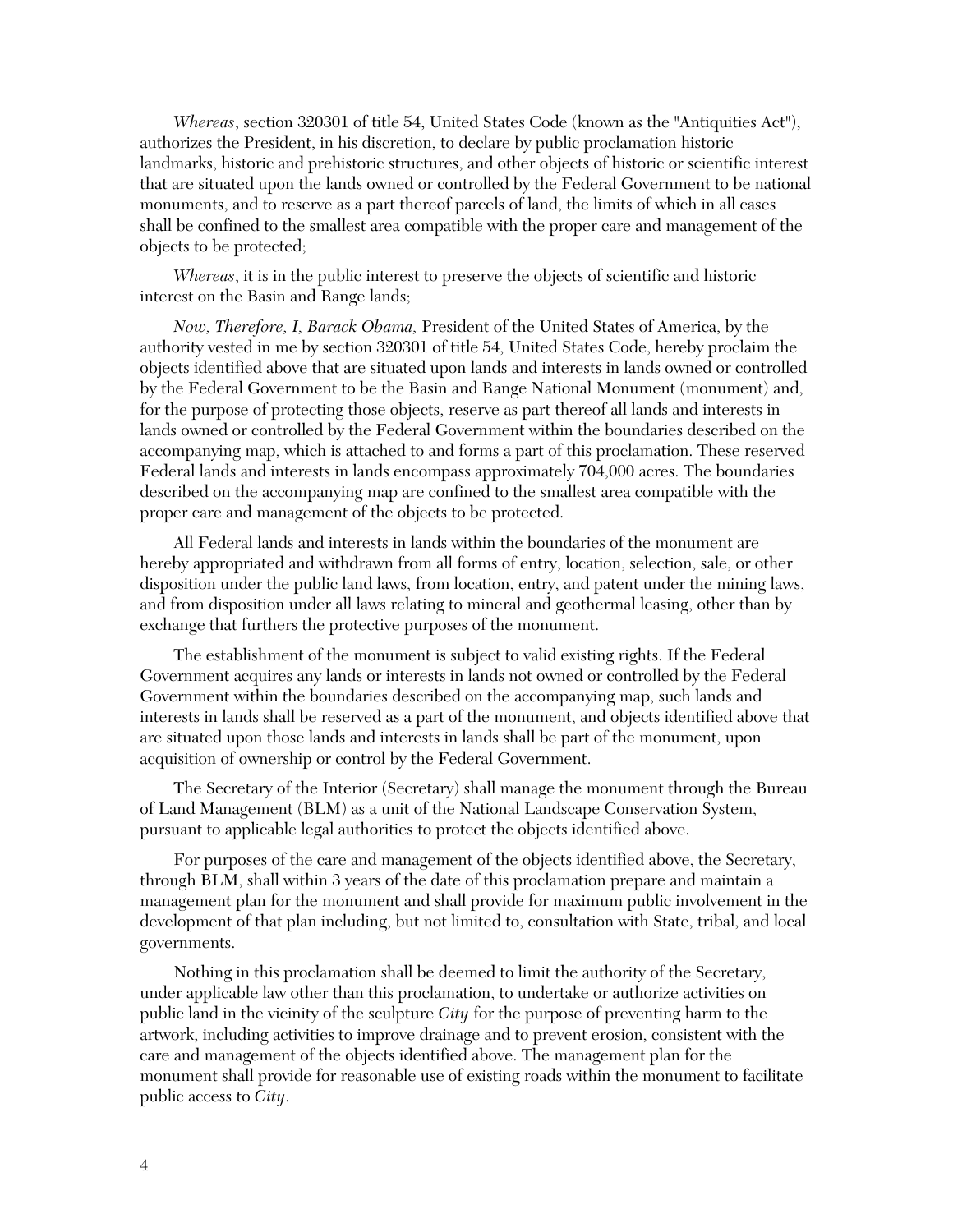Except for emergency or authorized administrative purposes, motorized vehicle use in the monument shall be permitted only on roads existing as of the date of this proclamation. Nonmotorized mechanized vehicle use shall be permitted only on roads and trails designated for their use consistent with the care and management of the objects identified above. The Secretary shall prepare a transportation plan that designates the roads and trails where motorized or non-motorized mechanized vehicle use will be permitted.

Except as necessary for the care and management of the objects identified above or for the purpose of permitted livestock grazing, no new rights-of-way for electric transmission or transportation shall be authorized within the monument. Other rights-of-way may be authorized only if consistent with the care and management of the objects identified above.

Nothing in this proclamation shall be deemed to enlarge or diminish the rights of any Indian tribe. The Secretary shall, to the maximum extent permitted by law and in consultation with Indian tribes, ensure the protection of Indian sacred sites and cultural sites in the monument and provide access to the sites by members of Indian tribes for traditional cultural and customary uses, consistent with the American Indian Religious Freedom Act (42 U.S.C. 1996) and Executive Order 13007 of May 24, 1996 (Indian Sacred Sites).

Nothing in this proclamation shall be deemed to affect authorizations for livestock grazing, or administration thereof, on Federal lands within the monument. Livestock grazing within the monument shall continue to be governed by laws and regulations other than this proclamation.

This proclamation does not alter or affect the valid existing water rights of any party, including the United States. This proclamation does not reserve water as a matter of Federal law.

Nothing in this proclamation shall be deemed to enlarge or diminish the jurisdiction of the State of Nevada, including its jurisdiction and authority with respect to fish and wildlife management.

Nothing in this proclamation shall preclude low-level overflights of military aircraft, the designation of new units of special use airspace, or the use or establishment of military flight training routes over the lands reserved by this proclamation. Nothing in this proclamation shall preclude air or ground access for: (i) emergency response; (ii) existing or new electronic tracking and communications; (iii) landing and drop zones; and (iv) readiness training by Air Force, Joint, and Coalition forces, including training using motorized vehicles both on- and offroad, in accordance with applicable interagency agreements. Nothing in this proclamation shall preclude the Secretary of Defense from entering into new or renewed agreements with the Secretary of the Interior concerning these uses, consistent with the care and management of the objects to be protected.

Nothing in this proclamation shall be deemed to revoke any existing withdrawal, reservation, or appropriation; however, the monument shall be the dominant reservation.

Warning is hereby given to all unauthorized persons not to appropriate, injure, destroy, or remove any feature of the monument and not to locate or settle upon any of the lands thereof.

*In Witness Whereof,* I have hereunto set my hand this tenth day of July, in the year of our Lord two thousand fifteen, and of the Independence of the United States of America the two hundred and fortieth.

BARACK OBAMA